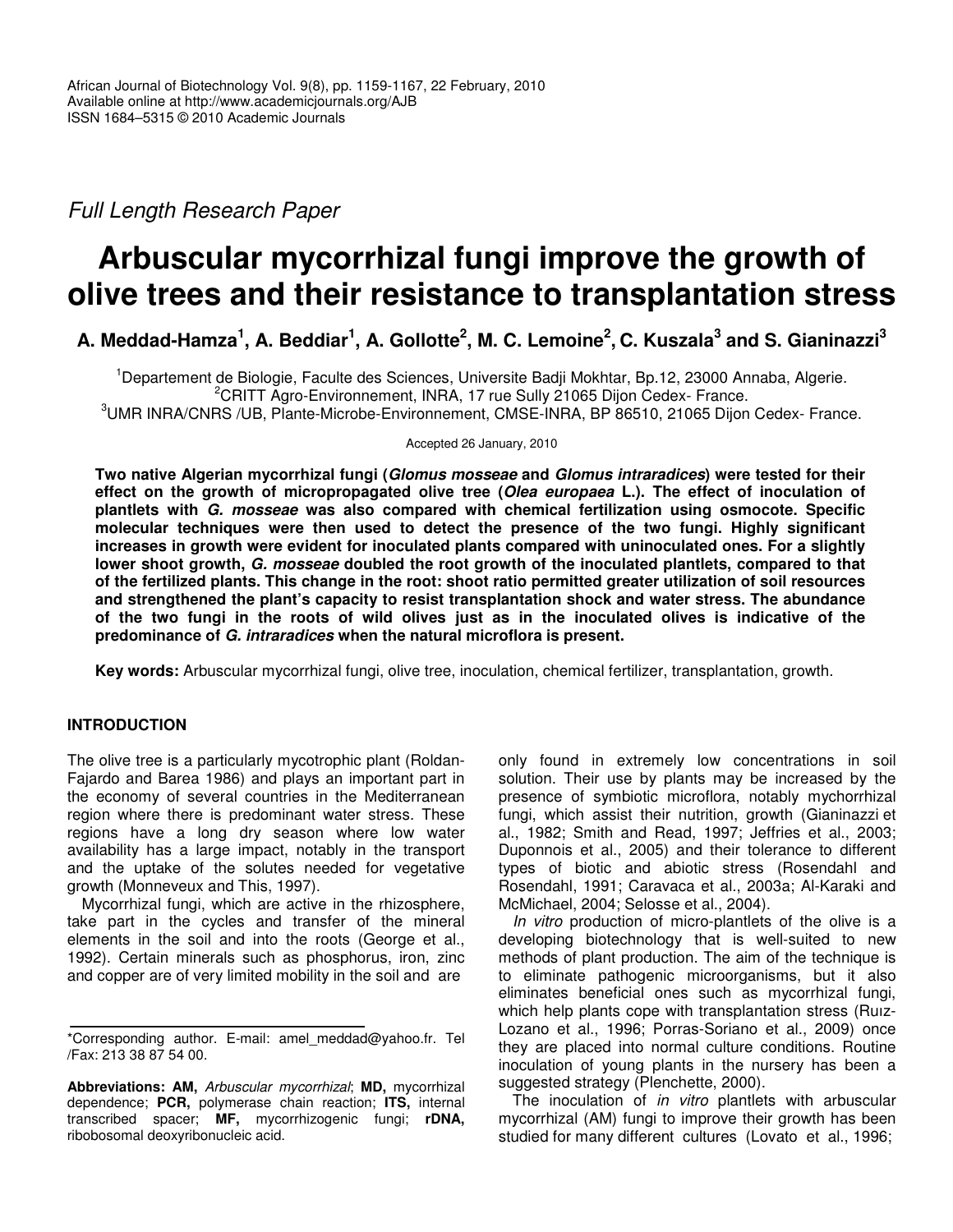Verma and Arya 1998; Caravaca et al., 2003a; Ouahmane et al., 2007). Results vary according to the mycorrhizal strain and plant cultivars (Azcon-Aguilar and Barea, 1997; Calvente et al., 2004; Soriano et al., 2006; Binet et al., 2007). This emphasizes the importance of testing the effectiveness of different mycorrhizal fungi to create the appropriate inoculum for production of topquality olive plants.

To study the potential of the mycorrhizal fungi *Glomus mosseae* and *Glomus intraradices* to stimulate the growth of micropropagated olive plants and to compare their capacity to resist water stress after re-potting with that of plantlets receiving chemical fertilizer (osmocote), controlled experiments were carried out using strains of *G. mosseae* and *G*. *intraradices* isolated from Algerian olive plantations. Molecular tools were used in parallel to assist in the search for the appropriate inoculum capable of coexistence with the natural field community, by detecting the different taxons of native Glomeromycetes that colonize the root system of the wild olive *Olea oleaster* (Hoffm and Link) grown in nurseries. This latter approach is widely-used as root-stock in commercial olive growth in this country. A molecular detection was also carried out on *in vitro* plantlets of the Aglandau variety of the olivetree with an aim of comparing the presence of *G. mosseae* and *G. intraradices* inoculated separately in controlled conditions and in absence of the native microflora.

The study objectives were to evaluate the mycorrhizogenic potential of *G. mosseae* and *G. intraradices* on the growth of micropropagated olive plants, compare the capacity to resist water stress after re-potting of *in vitro* cultivated olive plantlets that received osmocote with that of plantlets inoculated with *G. mosseae* and to detect mycorrhizogenic fungi by molecular methods for their study in the field.

## **MATERIALS AND METHODS**

## **Extraction of spores of arbuscular fungi and controlled inoculation**

*G. mosseae* and *G. intraradices* spores used in these experiments were initially extracted by wet sieving (Gerdemann and Nicholson, 1963) using soil from Algerian olive groves situated in the commune of Bekouche Lakhdar, wilaya de Skikda (36°71' N and 7°29' E). *G. mosseae* (Nicol. and Gerd.) Gerdemann and Trappe and *G. intraradices* Schenck and Smith identified both by morphological and molecular criteria, were chosen according to their abundance in the olive tree rhizosphere and their abundance after trapping and monospecific multiplication on the leek (*Allium porrum* L.). They were inoculated in a sample of olive plantlets (variety Aglandau) produced by the experimental group of INRA *in vitro* (Dijon, France). After 2 weeks of acclimatization in a greenhouse, the plantlets were potted into individual 400 ml pots filled with a sterile mix of soil and gravel  $(3:1, v:v)$ . The soil had been previously  $v$ irradiated radiation (10 kGy) and the gravel steam-disinfected in an autoclave (120 °C for 2 h). The soil (pH 8.0; 20 ppm  $P_2O_5$ ) was from the domaine of Epoisses (INRA Center at Dijon-Bretenieres). At the

time of re-potting, each plant was inoculated with 100 spores of *G. mosseae* or *G. intraradices*; five duplicates were made for each treatment and uninoculated plants were kept as a control. The experiment was carried out in controlled greenhouse conditions (under normal daylight for around 12 h, average daily temperature 18 - 22°C, 60 - 70% relative humidity). The plants were watered daily with distilled water. After 9 months growth in individual pots, the height, number of inter-nodes and aerial and root biomass (fresh and dry; drying at 70°C for 1 week) were measured. The efficiency of the mycorrhizal inoculum was calculated as the percentage increase in height, number of inter-nodes, root fresh mass, aerial fresh mass, root dry mass and aerial dry mass produced by each AM fungus over the uninoculated control. The mycorrhizal dependence (MD) of the plants was found using the formula of Plenchette et al., (1983): 100  $\times$  [(dry mass of mycorrhizal plants -dry mass of control plants)  $\div$  dry mass of mycorrhizal plants].

## **Test of resistance to water stress**

After acclimatization in the greenhouse and at the time of re-potting into the 400 ml pots, 10 olive plantlets (variety Aglandau) were inoculated with 25 carpophores of *G*. *mosseae* per plant. Ten other plants were treated with chemical fertilizer; for this, a granule of 2.5 g of osmocote was placed on the soil surface in each pot. The substrate was the same as that used in the previous experiment. Daily watering was made according to the needs in the field. The osmocote fertilizer was composed of 15% nitrogen, 10% anhydrous phosphate, 15% potassium oxide, 2% magnesium oxide, 4.5% sulphur, 0.02% boron, 0.05% copper, 0.15% iron, 0.075% manganese and 0.015% zinc. After 6 months growth, all plants were again re-potted, this time into 1 L pots with the same soil mixture and the osmocote granules were removed. From this point onwards watering was reduced. The soil water content was kept at 10% of the field capacity. A month after re-potting, the fresh mass of the aerial and root growth was measured and the ratio of root: shoot growth was recorded.

## **Staining and estimation of mycorrhizal colonization**

Endomycorrhizal colonization was estimated on the set of inoculated plantlets used in the experiment. Five repetitions of 1 g of root samples taken from each plant were incubated in a 10% solution of KOH at 90 °C for 1 h and then stained with Trypan Blue following the method of Phillips and Hayman (1970). AM colonization was estimated for 30 root fragments of 1 cm length mounted in a drop of glycerol and observed in a photonic microscope, with annotation according to the method of Trouvelot et al. (1986) using the MYCOCALC computer programme (www.dijon.inra.fr/mychintec/Mycocalc-prg/download.html).

## **Statistical analysis**

Results are presented as the mean ± standard deviation. Comparisons of means between inoculated and uninoculated plants were made for all the parameters tested and were distinguished by the Dunnett test (P < 0.05). Comparisons between plants inoculated with *G. mosseae* and those inoculated with *G. intraradices* were made by the Turkey test  $(P < 0.05)$ . Between group comparisons of those plants inoculated with *G. mosseae* and those fertilized with osmocote were made using Student's T test at a significance level of 5%.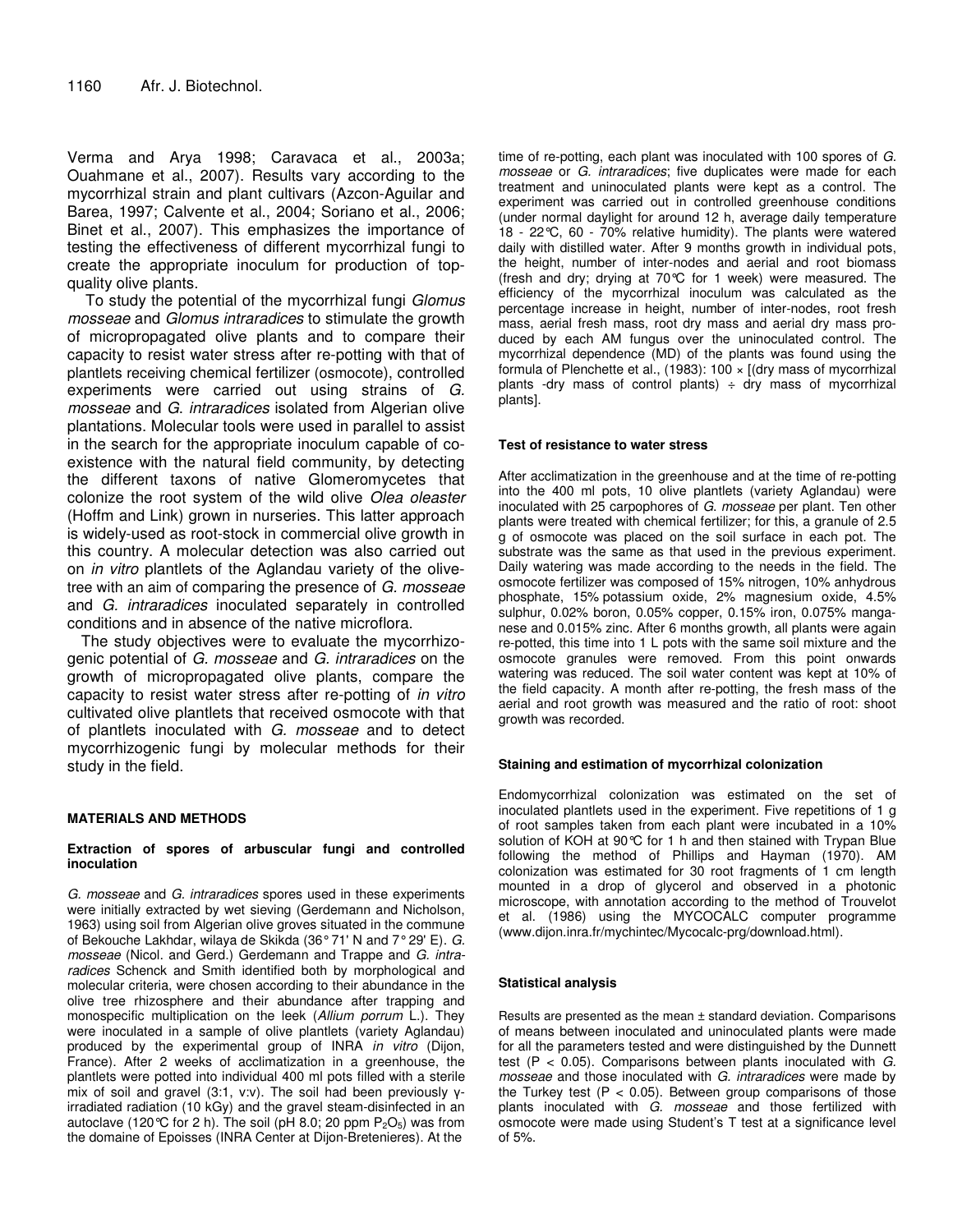| <b>Inoculati</b><br>on | Parameters measured <sup>2</sup> |                      |                   |                                       |                                       |                                                 |                      |           |  |  |  |  |
|------------------------|----------------------------------|----------------------|-------------------|---------------------------------------|---------------------------------------|-------------------------------------------------|----------------------|-----------|--|--|--|--|
|                        | $H$ (cm)                         | <b>Nint</b>          | RFM(q)            | AFM (g)                               | RDM(a)                                | ADM(q)                                          | $M(\%)$              | MD<br>(%) |  |  |  |  |
| <b>GM</b>              | $51.87 \pm 5.32a$                | 18.25 $\pm$ 4.03 a l | $6.66 \pm 1.25 a$ | $9.44 \pm 1.74$ a   2.78 $\pm$ 0.70 a |                                       | $4.89 \pm 1.31 \text{ a}$ 51.06 $\pm$ 7.4 173.9 |                      |           |  |  |  |  |
| GI                     | $46.9 \pm 6.99 a$                | $20.4 \pm 3.51 a$    | $4.09 \pm 1.10 a$ | $7.75 \pm 1.33$ a l                   | $1.80 \pm 0.54$ a   3.37 $\pm$ 0.55 a |                                                 | $69.96 \pm 4.5$ 67.3 |           |  |  |  |  |
| UI                     | $9.25 \pm 1.76$                  | $5.25 \pm 0.96$      | $1.42 \pm 0.34$   | $1.96 \pm 0.26$                       | $0.44 \pm 0.12$                       | $1.12 \pm 0.15$                                 |                      |           |  |  |  |  |

**Table 1.** Effect of inoculation with *G. mosseae* and *G. intraradices* native to Algeria on the growth of olive plants.

GM: *G. mosseae*; GI: *G. intraradices*; UI: uninoculated; H: Height; NInt: number of internodes; RFM: root fresh mass; AFM: aerial fresh mass; RDM: root dry mass; ADM: aerial dry mass; M: intensity of colonization by arbuscular mycorrhizal fungi; MD: mycorrhizal dependency.  $^2$ **Mean**  $\pm$  **standard error, n = 5;** *a* indicates results that are not significantly different (P < 0.05).

## **Molecular detection of arbuscular fungi**

With the aim of using molecular tools to detect inoculated fungi and those existing naturally in the soil, two groups of plants were created. One group was comprised of olive plants (Aglandau variety) obtained from *in vitro* culture growth on sterile soil for 9 months after inoculation with *G. mosseae* or *G. intraradices* spores (100/plant). Another group was comprised of oleaster plants, *Olea oleaster* (Hoffm. and Link) grown in polyethylene bags containing 5 kg of natural soil from the Belkhir nursery (Algeria). Root samples were taken from all plants in each group and were mixed to make one single sample for each experimental group. From this sample, five sub-samples of 100 mg each of root material were used for the extraction of ribosomal DNA (rDNA) and approximately 1 g was used to estimate the level of mycorrhizal colonization (M%).

## **Extraction and purification of rDNA**

One hundred milligrams (100 mg) of each root sample was crushed in 1.5 ml Eppendorf tubes using a micro-pestle. The DNA was extracted and purified using a Macherey-Nagel NucleoSpin kit, following the protocol furnished by the supplier and collected in 50 µl of ultra-pure water.

## **Polymerase chain reaction (PCR) amplification of rDNA**

Double amplification (nested PCR) allowed amplification of a targeted part of the large subunit covering domains D1 and D2 of the 5' region and the internal transcribed spacer (ITS) region of the rDNA root samples. Nested PCR was carried out using the universal primer ITS3 (White et al.,1990) and the primer specific to fungi, FLR2 (Trouvelot et al., 1999) at the first PCR and the specific primers for the different genera and species of fungi AM at the second PCR, which were FLR3/FLR4 (Gollotte et al., 2004) for the detection of the set of mycorrhizogenic fungi (MF), GloITS/LR3rev for the detection of the *Glomus* genus, 8.24/FLR3 (Farmer et al., 2007) for the detection of *G. intraradices*, 5.25/FLR4 (van Tuinen et al., 1998) for the detection of *G. mosseae*, 23.5/FLR4 mixed primers for the detection of *Scutellospora*/*Gigaspora* and Acaul/FLR4 for the detection of *Acaulospora*. Five repeats were made. For a reaction volume of 20  $\mu$ l, the PCR product contained 2  $\mu$ l of 10× buffer (100 mM Tris-acetate pH 9, 500 mM KCl, 1.5 mM MgCl<sub>2</sub>, 0.1% Triton X-100 in phosphate buffer saline (PBS), 2 mg/ml bovine serum albumin, 2 µl of 1 mM dNTP, 0.1 µl of each primer (100 mM), 0.05 µl of Taq polymerase (15 U/µl, Qbiogene) and 14.85 µl of ultra-pure water. Root DNA extracts were undiluted of diluted (1:10, 1:100, 1:1000, 1:10 000) and 1 µl of each suspension was added to 19 µl of PCR mixture. To check on the effectiveness of PCR, a

control using water was used for the first and second PCR runs. The amplification was carried out in a Biometra thermocycler programmed in 15 cycles. The PCR programme consisted of an initial denaturation for 5 min at 95°C, then each cycle included denaturation of the double stranded DNA (94°C for 1 min), hybridization (58°C for 1 min) and polymerization (72°C for 1.5 min) for cycles 1 - 14. The last cycle was followed by a final elongation at 72℃ for 10 min. The amplified product was used in 1 µl volumes for a second amplification. The second PCR programme involved 30 cycles with the same steps as before. PCR amplimers were separated by electrophoresis in a 1.4% agarose gel using 7  $\mu$ l mixed with one drop of the appropriate buffer and placed into the wells of the gel. Three microliters  $(3 \mu l)$  of 1 kb ladder marker were coincidentally used. After migration at 100 V for 25 min, the gel was stained with ethidium bromide and observed under ultraviolet transilluminance. The DNA was checked by observation of fluorescent bands.

# **RESULTS**

# **Effectiveness of** *G. mosseae* **and** *G. intraradices* **on olive plant**

The data in Table 1 demonstrate the strong dependence of the olive *(Olea europea* L.) on mycorrhizae and the positive effect that these had on the species. After 9 months growth, all olive plants inoculated with *G. mosseae* or *G*. *intraradices* showed greater development than uninoculated plants. The former displayed greater growth in height, number of inter-nodes and fresh and dry weights for all aerial parts than the uninoculated plants. *G. mosseae*, while having a significantly lower level of colonization (51.06%) than *G*. *intraradices* (69.96%), had a marked effect on growth of the olive plant. The values for gain in total fresh weight were 376% for *G. mosseae* and 226% for *G*. *intraradices* (Table 2). But presently, despite the strong mycorrhizal dependence for *G. mosseae* (Table 1), the one-sided analysis of variance did not show any significant difference for all the measured parameters in the two groups of plants inoculated with these fungi. Both proved to be beneficial for growth. It should also be noted that the positive effect of these two species of fungi could arise from ecological compatibility. Fungi collected in the rhizosphere of olive groves seem to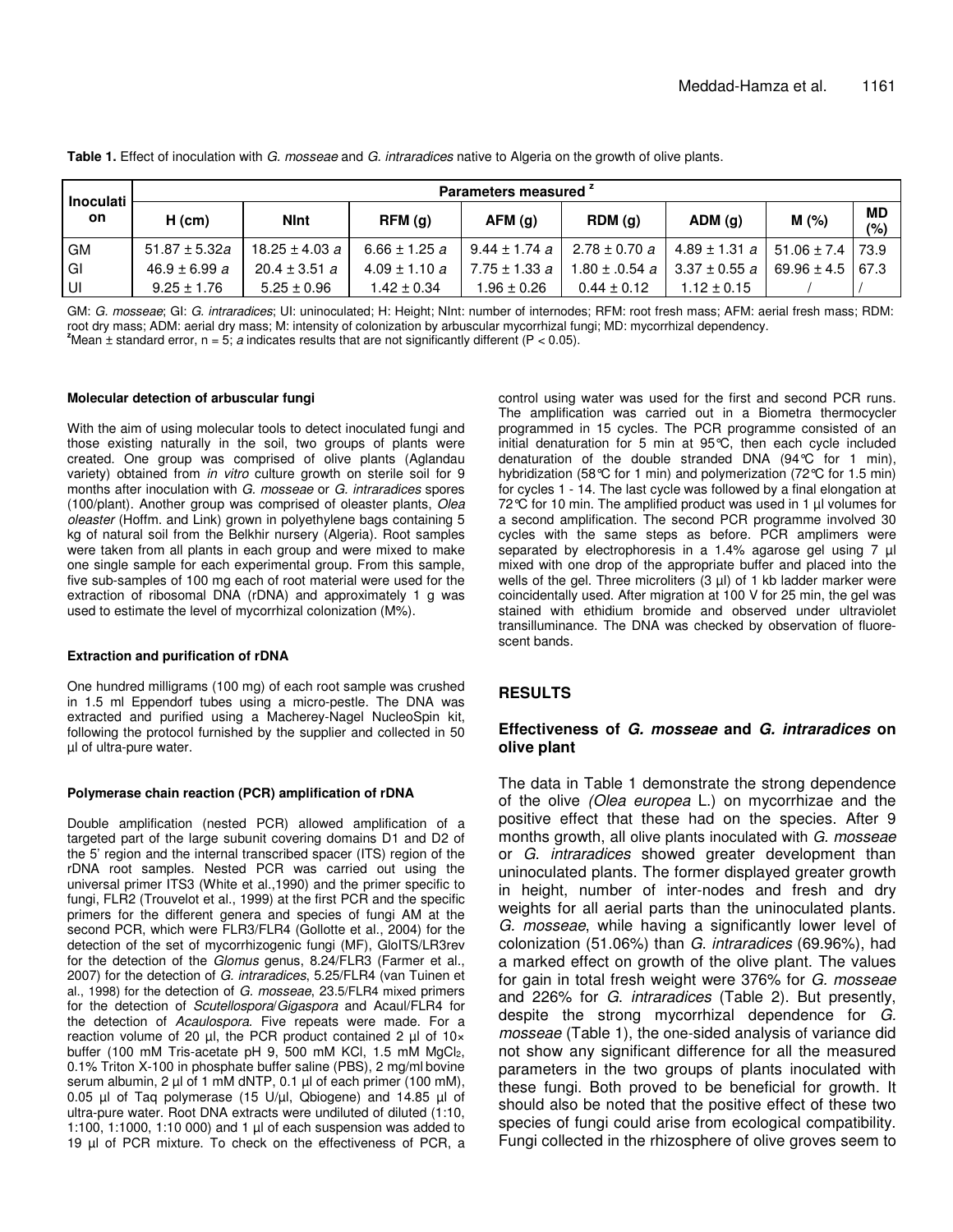| Inoculation | (9) | Nint (%) | <b>TFM (%)</b> | RFM(%) | AFM (%) | <b>RDM</b><br>(%) | ADM (%) |
|-------------|-----|----------|----------------|--------|---------|-------------------|---------|
| GM          | 460 | 247      | 376            | 369    | 381     | 531               | 336     |
| GI          | 407 | 288      | 226            | 188    | 295     | 309               | 200     |

**Table 2.** Efficiency of inoculation by *G. mosseae* and *G. intraradices*.





**Figure 1.** Fresh weight of shoot (a) and roots (b) and morphology of the root system (c) of plants inoculated with *G. mosseae* (l) and those fertilized with osmocote (F). \*: I vs. F (P < 0.05).

act beneficially on the genotypes of the trees.

# **Effect of arbuscular mycorrhization on resistance to water stress after re-potting**

Comparison of plants inoculated with *G. mosseae* with those given chemical fertilizer (osmocote) allowed the positive effects of mycorrhization to be assessed in several aspects. One aspect concerned the effect on root development. For significantly lower development of aerial parts (Figure 1a), the root system of mycorrhizal plants was more developed (nearly double) compared to plants receiving osmocote (Figure 1b) and presented a different morphology (Figure 1c). Another aspect concerned the effect on tolerance to the stress of re-potting. A week after re-potting, observations made on plants inoculated with *G. mosseae* and those with chemical fertilizer showed a clear difference in reaction to repotting shock. Plants receiving fertilizer seemed to have experienced a shock that led to loss of weight, withering of aerial parts and a loss of leaves, while inoculated plants maintained their turgidity and vigour (Figure 2). These results could be explained by the presence of the fungus, which had a positive effect on the root to shoot ratio (Figure 3a). The effect was significantly higher (almost double) for mycorrhizal plants. A more highly developed and dense root system allowed the plant greater exchange between the roots and the aerial parts and more rapid water uptake (Figure 3b). The consequence of this was greater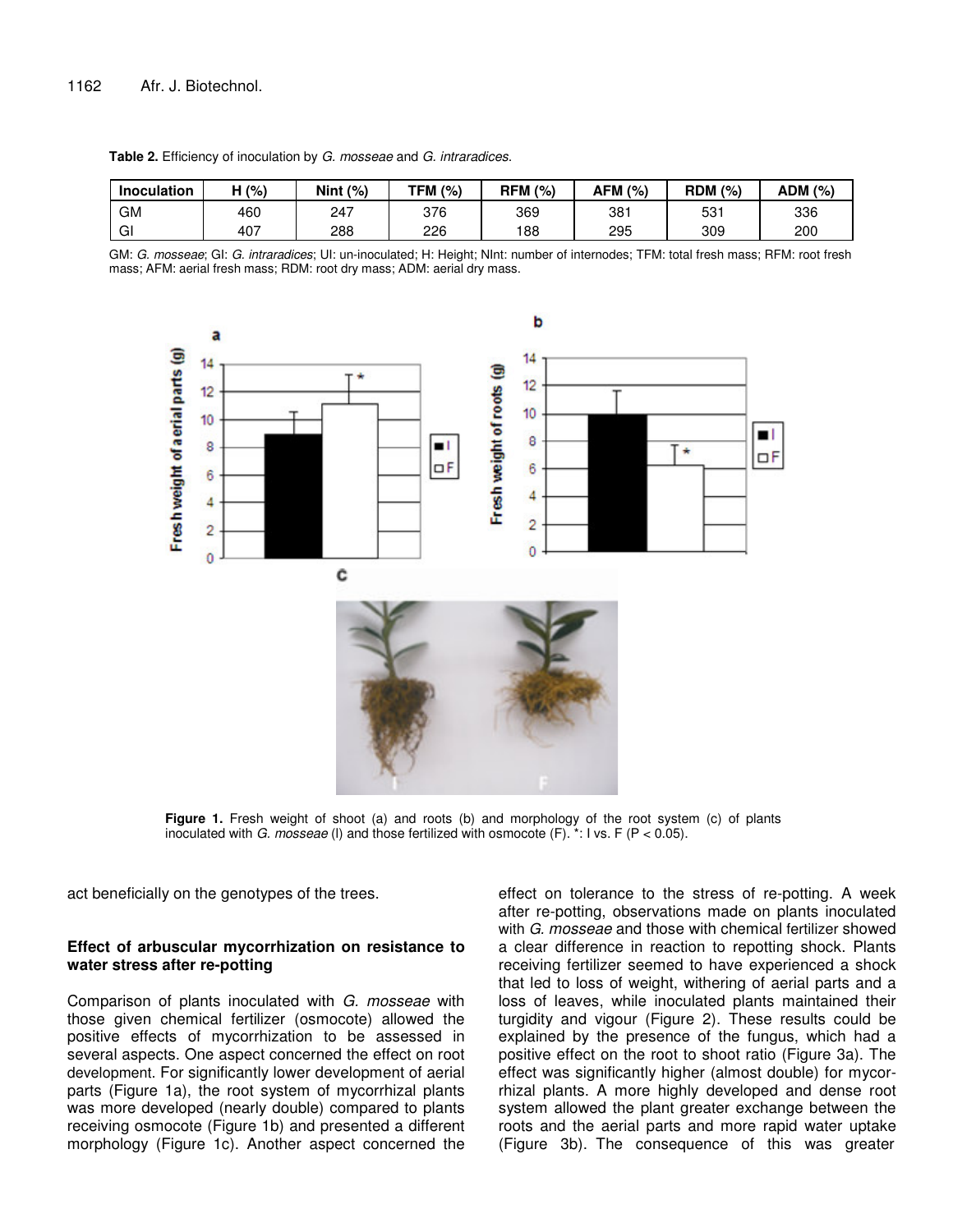

**Figure 3.** Relationship between root and aerial growth in plants inoculated with *G. mosseae* (l) and fertilized plants (F). \* I vs.  $F (P < 0.05)$ .



**Figure 2.** Signs of shock in a chemically-fertilized plant (F) compared with a plant inoculated with *G. mosseae* (I).

resistance both to the stress of re-planting and to water stress.

# **Molecular detection of mycorrhizal fungi in the wild olive and in the Aglandau variety of cultivated olive**

The use of molecular probes for the detection of the set of mycorrhizogenic fungi on the roots of the wild olive revealed fluorescent bands at a dilution of 1:100 for the five biological repeats (Figure 4a). At the same time, M% was estimated at 19.72. The use of specific molecular probes for the *Glomus* genus revealed that the roots of the wild olive were colonized by this genus; a positive signal was obtained for the five repetitions carried out (Figure 4b). Also, *G. intraradices* was more abundant than *G. mosseae*, producing a positive signal at a 1:100 dilution for the five repetitions, while with *G. mosseae*, the fluorescent bands were apparent in only the initial sample dilution and then in only two repetitions (Figures 4c and d). A positive signal was also observed with the use of mixed probes specific to *Scutellospora/Gigaspora* until dilution 1/100 for two repetitions only. At the three other repetitions, there is no signal after dilution 1:10 (Figure 4e).

No band was detected for the genus *Acaulospora* (Figure 4f). In contrast, using the same approach with DNA extracted from the roots of micropropagated Aglandau and inoculated in pots with spores of *G. mosseae*, a positive signal was obtained up to a dilution of 1:10 000 (Figure 5a). The use of a specific probe for *G. intraradices* confirmed our first interpretation. A more intense signal was obtained at the 1:10 000 dilution in Aglandau inoculated into pots with spores of *G. intraradices* (Figure 5b). The degree of mycorrhizal colonization by the latter was 69.96%. The observations were consistent with the suggestion that *G. intraradices* appears more colonizer than G. *mosseae*.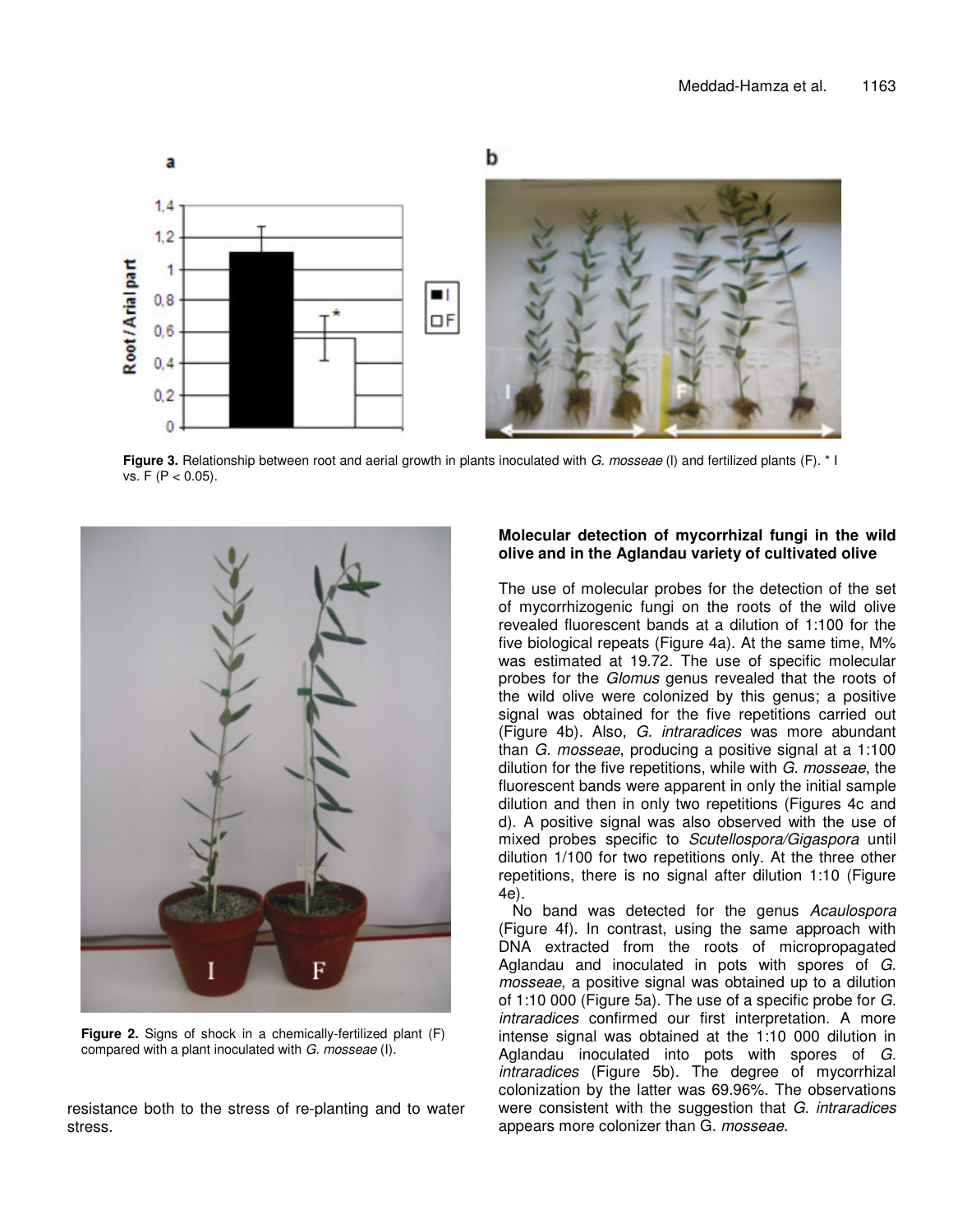

**Figure 4.** PCR detection of native AM fungi in oleasters. The detection was carried out using the FLR3/FLR4 primers for the entire set of mycorrhizogenic fungi, MF, GloITS/LR3rev (Genus *Glomus)*, 8.24/FLR3 *(G. intraradices)*, 5.25/FLR4 *(G. mosseae*), 23.5/FLR4 *(Scutellospora*/*Gigaspora*) and Acaul/FLR4 *(Acaulospora*). PM: molecular weight marker 1kb ladder; T1: water control for first PCR; T2: water control for second PCR. For each repetition (R1- R5), there is T1, T2 and three preparations (undiluted, 1:10, 1:100).

## **DISCUSSION**

The inoculation with *G. mosseae* or *G*. *intraradices* showed a better development of the inoculated plantlets compared to the controls. These results agree with those of Caravaca et al. (2003b) who tested effects of the two fungi on the olive and those of Porras-Soriano et al. (2009) who studied the efficiency of the same fungal species on the Cornicabra variety of olive. However, the high level of AM colonization (> 50%) for these two strains of *Glomus* could bear no actual direct linkage to the efficiency of the fungi (Guissou et al., 1998; Requena et al., 2001; Calvente et al., 2004).

Several studies on other varieties of olive tree (Binet et al., 2007; Porras-Soriano et al., 2009) demonstrated the superiority of *G. mosseae.* This shows the importance of controlled mycorrhization in the micropropagation of olives after their transfer from *in vitro* conditions to growth in the soil.

Much research is currently aimed at improving the quality of vegetative production while at the same time preserving the environment. Inoculation with effective mycorrhizogenic fungi could represent a worthwhile alternative to treatment with chemical fertilizer. Underscoring this potential, we presently observed that inoculation of olive plantlets with the two strains of native Algerian mycorrhizal fungi produced increases in production of total vegetative matter by as much as 376% for plants inoculated with *G. mosseae* and 226% for those inoculated with *G. intraradices*. Although these values were superior to *G. mosseae* and the latter fungus was more advantageous in promoting growth of the different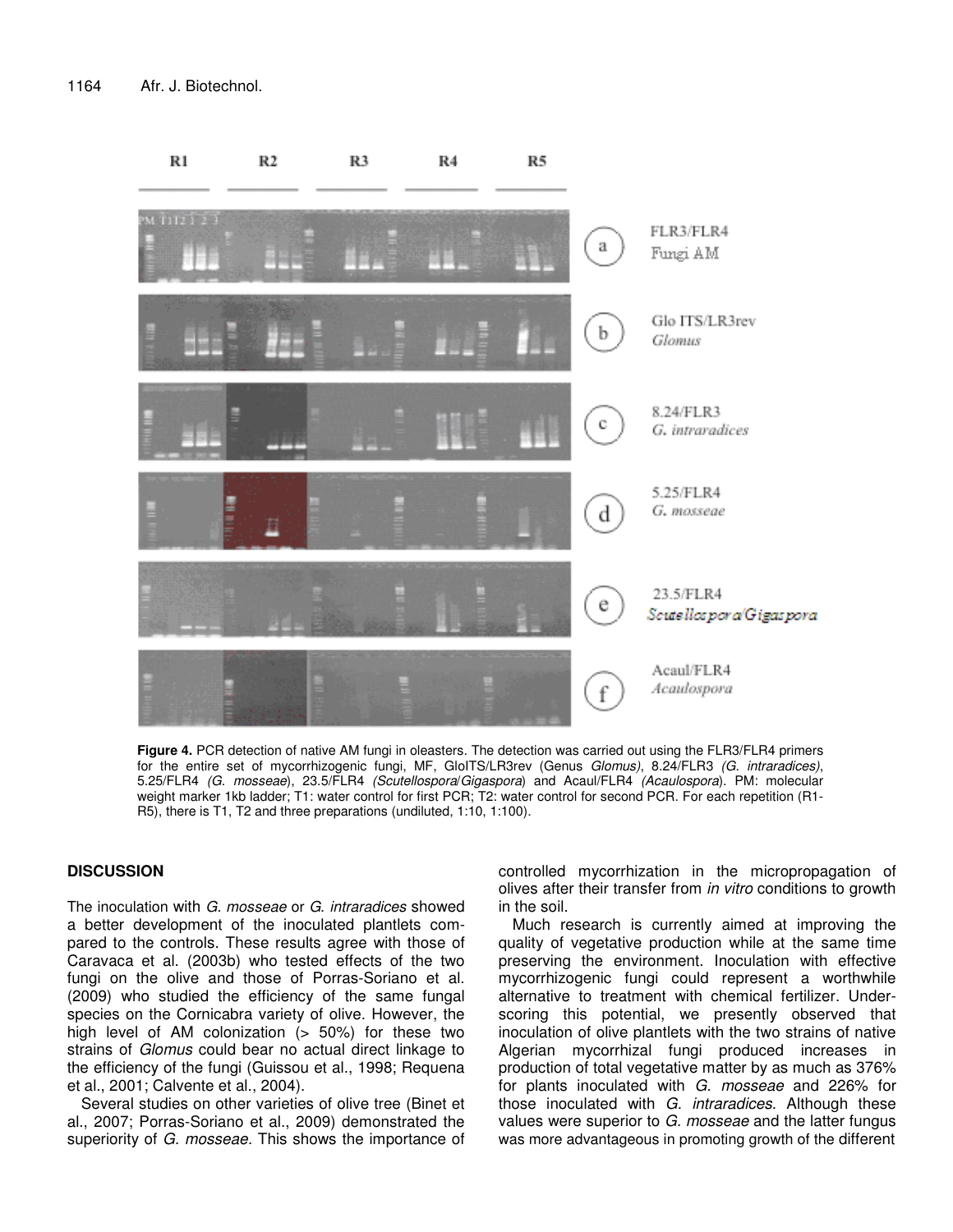

**Figure 5.** PCR detection of *G. mosseae* and *G. intraradices* inoculated into the cultivated olive (variety Aglandau) following 6 months of growth. The detection was carried out using the specific probes 8.24/FLR3 (*G. intraradices*) and 5.25/FLR4 (*G. mosseae*). PM: molecular weight marker 1kb ladder; T1: water control for first PCR; T2: water control for second PCR. For each repetition (R1-R5), there is T1, T2 and three preparations (undiluted, 1:10, 1:100, 1:1000, 1:10 000).

parameters measured when compared with *G. intraradices*, the differences were not significant. As far as root growth was concerned, no significant differences were currently evident between plants inoculated with *G*. *intraradices* and uninoculated control plants, whereas plants inoculated with *G. mosseae* displayed highly significant differences from the controls. Nevertheless, the high degree of colonization by *G. intraradices* (M% approximately 70%) certainly reflects its major hyphal network in the rhizosphere, which ensures better transport of nutrients to the host plant and causes the classic stimulation of aerial growth. It appears that the growth of aerial parts of the plant is linked to a correlation between the size of the root system and the degree of mycorrhizal colonization.

Further comparison of the results obtained by two culture techniques aimed at improving plant growth, mycorrhization and fertilization, indicated the clear superiority of mycorrhization. In fact, although the development of aerial parts of those plants inoculated with *G. mosseae* was significantly weaker than that of plants receiving osmocote, the root system showed the opposite effect. Inoculated plants showed a greater root to shoot ratio than did plants that had received the osmocote. Similar observations have been reported in other models (Tisserant et al., 1991; Berta et al., 1995; Dalpe, 2005; Porras-Soriano et al., 2009).

Tobar et al. (1994) have conclusively demonstrated that the root to shoot ratio reflects the degree of efficiency of AM fungi. Mycorrhization allows the plant to have a high root: shoot ratio, causing better hydro-mineral nutriation and thereby reinforcing the capacity to resist stress, especially the stress of transplantation (Caravaca et al., 2003b; Marschner, 1995). On the other hand, in the case of chemical fertilization, fertilizer placed near the roots makes the minerals immediately available for the plant, which reduces the need for extensive root development, resulting in a low root to shoot ratio. When the latter plants are transplanted into natural soil conditions without fertilizers, the low root to shoot ratio causes an abrupt fall in the uptake of soil solution by the plant and/or in the growth rate. This is what generally happens when young plants are moved from the nursery into the field. As Smith and Read (1997) suggest, mycorrhizal symbiosis may improve the quality of the root system, increasing the survival rate of young plants moved into the field. The suggestion was confirmed by Guissou et al. (2001) for fruit trees; mycorrhization does not improve the stress tolerance in this case, but stimulates mineral uptake and growth.

Finally, molecular biology studies of rDNA confirmed the presence of mycorrhizal fungi in the roots of olive trees, this being true for both wild olives and for the cultivated olive. The genus *Glomus* appears to be dominant over the other genera, *Scutellospora*/*Gigaspora* and *Acaulospora*, in the roots of the oleasters. *G. intraradices* is the dominant species and is the most commonly detected. *G*. *mosseae* varies from rare to completely absent. It is only present in trace amounts with the set of microflora in the roots of the oleasters. However, in monoculture, it is a very good root colonizer. The same result was found with *G. intraradices*; it was more frequent in monoculture than when in the natural soil microflora. These observations have been confirmed for sweet potato (Farmer et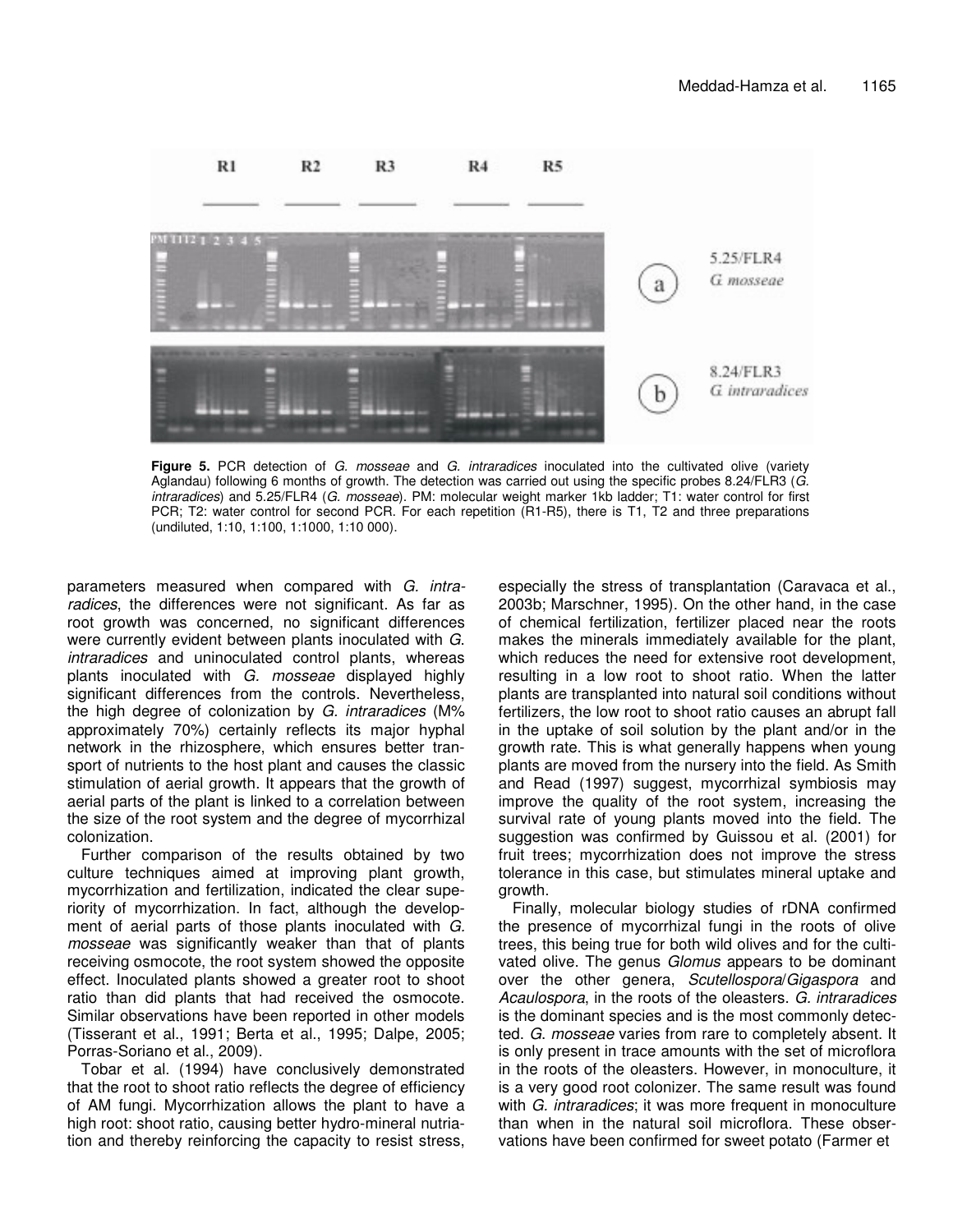al., 2007). Molecular detection of indigenous mycorrhizal populations in the roots of the olive tree in natural conditions is needed to link the success and the resistance that a given AM fungus can produce following its introduction. It is essential that the best inoculum be chosen to optimize the chances of root colonization and preserve the full mycorrhizogenic potential of the selected fungus.

# **Conclusion**

This study affirms the importance of introducing mycorrhizal fungi onto olive plants produced *in vitro* and of developing the biotechnology to improve resistance to water stress after re-potting. The use of mycorrhization seems to be an extremely valid alternative to the use of chemical treatments. Trial inoculation of two mycorrhizal fungi (*G. mosseae* and *G. intraradices*) produced significantly increased growth over that of uninoculated controls. The success of the mycorrhization process appears not to depend so much on the degree of mycorrhization as on the efficiency of the fungus. This can be seen with *G. mosseae*, which, despite its lower level of colonization than *G. intraradices*, is just as good at improving growth of the olive plant.

Further, the use of mycorrhization and chemical fertilization demonstrates a clear superiority for mycorrhization, which allows the plants to obtain better nutrition from the soil, notably better water uptake and increases the capacity of plants to resist water stress after transplantation.

PCR examination of root colonization of the wild olive by the Glomeromycetes has shown the genus *Glomus* to be dominant in the roots of the oleasters. *G*. *intraradices* is the dominant species and is more frequently detected, with *G. mosseae* being less prominent when the microflora is complete. Both fungi colonize olive roots better when in monoculture.

Our results indicate the feasibility of *G. mosseae* and *G. intraradices* use in the production of olive plants, since both fungi are efficient at improving plant growth. However, being that *G. intraradices* appears to be more efficient and better at colonizing the roots of oleasters in the field, it would be interesting in future work to coinoculate the two fungi into the olive and look at possible synergic effects on plant growth.

## **REFERENCES**

- Al-Karaki GB, McMichael JZ (2004). Field response of wheat to arbuscular mycorrhizal fungi and drought stress. Mycorrhiza 14: 263- 269.
- Azcon-Aguilar C, Barea JM (1997). Applying mycorrhiza biotechnology to horticulture: significance and potentials. Sci. Hortic. 68: 1-24.
- Berta G, Trotta A, Fusconi A, Hooker JE, Munro M, Atkinson D, Giovannetti M, Morini S, Fortuna P, Tisserant B, Gianinazzi-Person V, Gianinazzi S (1995). Arbuscular mycorrhizal changes to plant and root system morphology in *Prunus cerasifera*. Tree Physiol. 15: 281-

293.

- Binet MN, Lemoine MC, Martin C, Chambon C, Gianinazzi S (2007). Micropropagation of olive (*Olea europaea* L.) and application of mycorrhiza to improve plantlet establishment. *In Vitro* Cell. Dev. Biol. Plant 43: 473-478.
- Caravaca F, Barea JM, Palenzuela J, Figueroa D, Alguacil MM, Roldán A (2003a). Establishment of shrub species in a degraded semiarid site after inoculation with native or allochthonous arbuscular mycorrhizal fungi. Appl. Soil Ecol. 22: 103-111.
- Caravaca F, Diaz E, Barea JM, Azcon-Aguilar C, Roldan A (2003b). Photosynthetic and transpiration rates of *Olea europaea* subsp. sylvestris and *Rhannus lycioides* as affected by water deficit and mycorrhiza. Biol. Plant. 46: 637-639.
- Calvente R, Cano C, Ferrol N, Azcon-Aguilar C, Barea JM (2004). Analysing natural diversity of arbuscular mycorrhizal fungi in olive tree (*Olea europaea* L.) plantations and assessment of the effectiveness of native fungal isolates as inoculants for commercial cultivars of olive plantlets. Appl. Soil Ecol. 26: 11-19.
- Farmer MJ, Li X, Feng G, Zhao B, Chatagnier O, Gianinazzi S, Gianinazzi-Pearson V, van Tuinen D (2007). Molecular monitoring of field-inoculated AMF to evaluate persistence in sweet potato crops in China. Appl. Soil Ecol. 35: 599-609.
- Dalpe Y (2005). Les mycorhizes: un outil de protection des plantes mais non une panacee. Phytoprotection, 86: 53-59.
- Duponnois R, Colombet A, Hien V, Thioulouse J (2005). The mycorrhizal fungus *Glomus intraradices* and rock phosphate amendment influence plant growth and microbial activity in the rhizosphere of *Acacia holosericea*. Soil Biol. Biochem. 37: 1460- 1468.
- George E, Haussler K, Vetterlein G, Gorgus E, Marschner H (1992). Water and nutrient translocation by hyphae of *Glomus mosseae*. Can. J. Bot. 70: 2130-2137.
- Gerdemann JW, Nicholson TH (1963). Spores of mycorrhizal endogone species extracted from soil by wet sieving and decanting. Trans. Br. Mycol. Soc. 46: 235-244.
- Gianinazzi-Pearson V (1982). Importance des mycorhizes dans la nutrition et la physiologie des plantes. Pages 51-59. ed INRA, Les mycorhizes en agriculture : partie integrante de la plante, biologie et perspectives d'utilisation, Paris.
- Gollotte A, van Tuinen D (2004). Diversity of arbuscular mycorrhizal fungi colonizing roots of the grass species *Agrosystem cappilaris* and *Lolium perenne* in a field experiment. Mycorrhiza. 14: 111-117.
- Guissou T, Bâ AM, Oudba J-M, Guinko S, Duponnois R (1998). Reponses of *Parkia biglobosa* (Jacq.) Benth, *Tamarindus indica* L. and *Zizphus mauritiana* Lam. To arbuscular mycorrhizal fungi in a phosphorus deficient soil. Biol. Fert. Soils. 26: 194-198.
- Guissou T, Bâ AM, Plenchette C, Guinko S, Duponnois R (2001). Effets des mycorhizes à arbuscules sur la tolerance à un stress hydrique de quatre arbres fruitiers: *Balanites aegyptiaca* (L.) Del., *Parkia biglobosa* (jacq.) Benth., *Tamarindus indica* L. et *Zizyphus mauritiana* Lam. Sciences et changements planetaires/Secheresse. 12: 11-22.
- Jeffries P, Gianinazzi S, Perotto S, Turnau K, Barea JM (2003). The contribution of arbuscular mycorrhizal fungi in sustainable maintenance of plant health and soil fertility. Biol. Fertil. Soils. 37: 1- 16.
- Lovato PE, Gianinazzi-Pearson V, Trouvelot A, Gianinazzi S (1996). The state of art of mycorrhizas and micropropagation. Adv. Hortic. Sci. 10: 46-52.
- Marschner H (1995). Mineral Nutrition of Higher Plants. 2<sup>nd</sup> edition. Special Publications of the Society for General Microbiology. Academic Press, London.
- Monneveux P, This D (1997). La genetique face au probleme de la tolerance des plantes cultivees à la secheresse : espoirs et difficultes. Sciences et changements planetaires/Secheresse. 8: 27- 37.
- Ouahmane L, Thioulouse J, Hafidi M, Prin Y, Ducousso M, Galiana A, Plenchette C, Kisa M, Duponnois R (2007). Soil functional diversity and P solubilization from rock phosphate after inoculation with native or allochtonous arbuscular mycorrhizal fungi. For. Ecol. Manage. 241: 200-208.